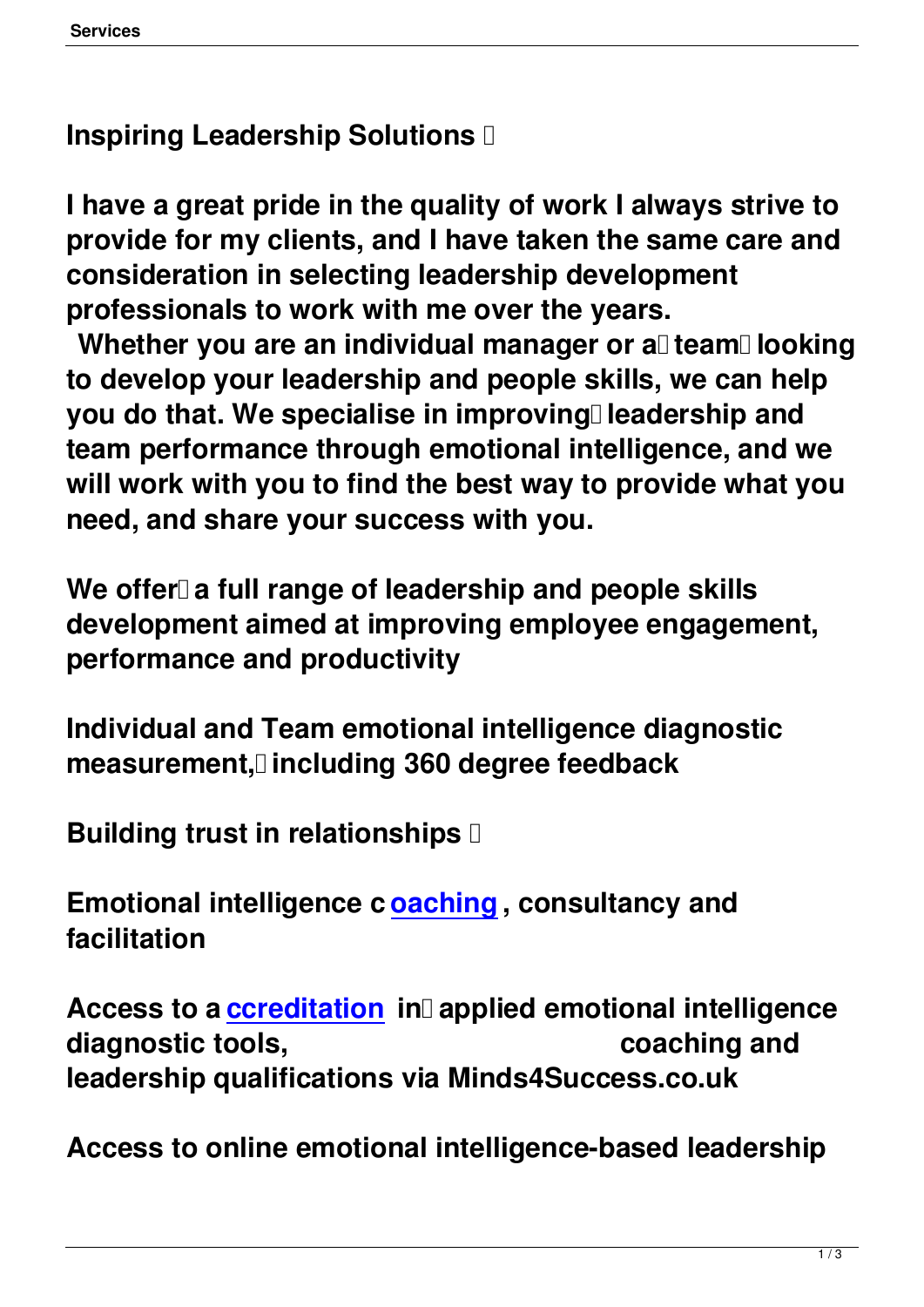## **and coaching tools via PeopleIntelligence.com**

## **Enjoy developing your leadership skills with Able People Development**

- We're emotionally intelligent leaders ourselves!

 - We've put in the years of training and development, experience and practice, and external accreditation that enables us to 'walk the talk'

 - This means we're 'naturals'. We're authentic, friendly, approachable, and perhaps most importantly, non-judgemental professionals

 - We recognise the importance of attitudes and habits in bringing about effective behaviour change and performance improvement that lasts.

- We use best practice UK learning and development tools.

 - We have a coherent theoretical basis for our approach to leadership via emotional intelligence which is well researched and documented, and explains it simply and effectively.

We will work with you on an individual basis to help you develop your leadership skills, recognising that each of us has a unique personality and set of values, attitudes, knowledge and experience that calls for personalised coaching and development. This need not be hugely time consuming, nor expensive. We have self-development tools available for people to work with on their own if they prefer, or with a coaching "buddy" when they have the time. Whilst face-to-face is often the most effective way of coaching, we live in a demanding world and online coaching via Skype video or by telephone can often work just as well.

Above all, we don't come with preconceived ideas or solutions. We respect the right of every individual to receive the development that best meets their needs and helps them to achieve their ambitions.

## **Call Mac on 0131 664 5004 or 07710 447770, or email mac@ablepeople.co.uk to begin your transformation**

## **Prefer Self Help?**

We offer access to high quality, affordable online self-development tools developed in the UK,